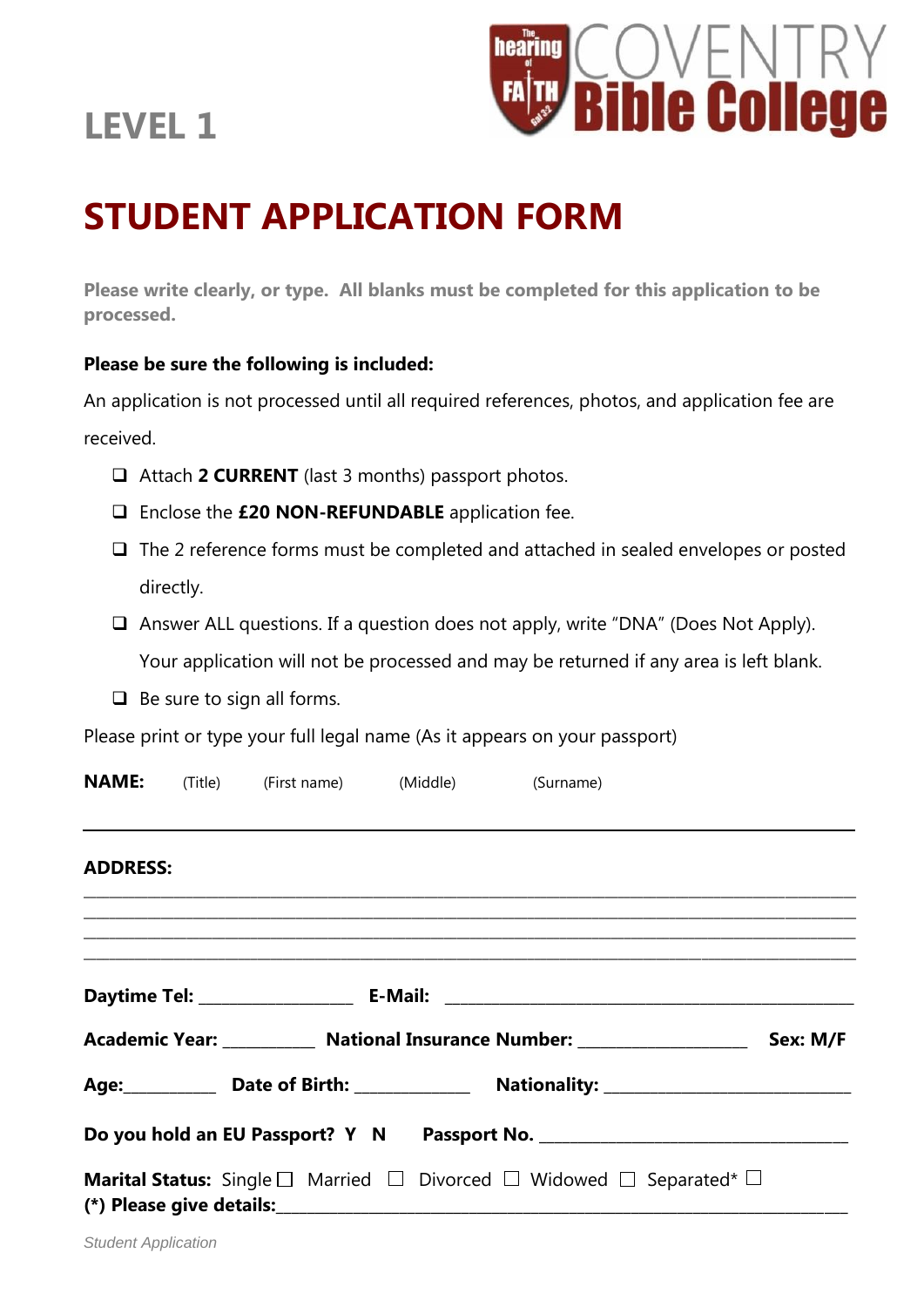How many children do you have? Give their names and ages:

Are you Born-Again (saved) as understood in Romans 10:8-10?  $\square$  YES  $\square$  NO

How long? …………………………………………………………………………………..

Are you baptized in the Holy Spirit with the evidence of speaking in tongues (Acts 2:2-4?)  $\square$  YES  $\square$  NO

**\_\_\_\_\_\_\_\_\_\_\_\_\_\_\_\_\_\_\_\_\_\_\_\_\_\_\_\_\_\_\_\_\_\_\_\_\_\_\_\_\_\_\_\_\_\_\_\_\_\_\_\_\_\_\_\_\_\_\_\_\_\_\_\_\_\_\_\_\_\_\_\_\_\_\_\_\_\_\_\_\_\_\_\_\_\_\_\_\_\_\_\_\_\_\_\_\_\_**

#### **A. CHURCH AFFILIATION AND REFERENCES**

List the name of the church you currently attend, its address, the ministers' name and contact numbers.

\_\_\_\_\_\_\_\_\_\_\_\_\_\_\_\_\_\_\_\_\_\_\_\_\_\_\_\_\_\_\_\_\_\_\_\_\_\_\_\_\_\_\_\_\_\_\_\_\_\_\_\_\_\_\_\_\_\_\_\_\_\_\_\_\_\_\_\_\_\_\_\_\_\_\_\_\_\_\_\_\_\_\_\_\_\_\_\_\_\_\_\_\_\_\_\_\_\_\_\_ \_\_\_\_\_\_\_\_\_\_\_\_\_\_\_\_\_\_\_\_\_\_\_\_\_\_\_\_\_\_\_\_\_\_\_\_\_\_\_\_\_\_\_\_\_\_\_\_\_\_\_\_\_\_\_\_\_\_\_\_\_\_\_\_\_\_\_\_\_\_\_\_\_\_\_\_\_\_\_\_\_\_\_\_\_\_\_\_\_\_\_\_\_\_\_\_\_\_\_\_ \_\_\_\_\_\_\_\_\_\_\_\_\_\_\_\_\_\_\_\_\_\_\_\_\_\_\_\_\_\_\_\_\_\_\_\_\_\_\_\_\_\_\_\_\_\_\_\_\_\_\_\_\_\_\_\_\_\_\_\_\_\_\_\_\_\_\_\_\_\_\_\_\_\_\_\_\_\_\_\_\_\_\_\_\_\_\_\_\_\_\_\_\_\_\_\_\_\_\_\_ \_\_\_\_\_\_\_\_\_\_\_\_\_\_\_\_\_\_\_\_\_\_\_\_\_\_\_\_\_\_\_\_\_\_\_\_\_\_\_\_\_\_\_\_\_\_\_\_\_\_\_\_\_\_\_\_\_\_\_\_\_\_\_\_\_\_\_\_\_\_\_\_\_\_\_\_\_\_\_\_\_\_\_\_\_\_\_\_\_\_\_\_\_\_\_\_\_\_\_\_

How long have you been attending this church? \_\_\_\_\_\_\_\_\_\_\_\_\_\_\_\_\_\_\_\_\_\_\_\_\_\_\_\_\_\_\_\_\_\_

| Do you attend regularly? <b>YES NO</b> |  |  |  |  |  |  |
|----------------------------------------|--|--|--|--|--|--|
|----------------------------------------|--|--|--|--|--|--|

| What church activities have you been involved in? | <b>How long?</b> |
|---------------------------------------------------|------------------|
|                                                   |                  |
|                                                   |                  |
|                                                   |                  |
|                                                   |                  |

#### **IF YOU ARE NOT CURRENTLY INVOLVED WITH A CHURCH, PLEASE EXPLAIN WHY ON A SEPARATE PAGE**

To whom were your referral forms given to?

(**NB**: Write your name on the forms before giving them to your referees) Please write clearly the names and addresses: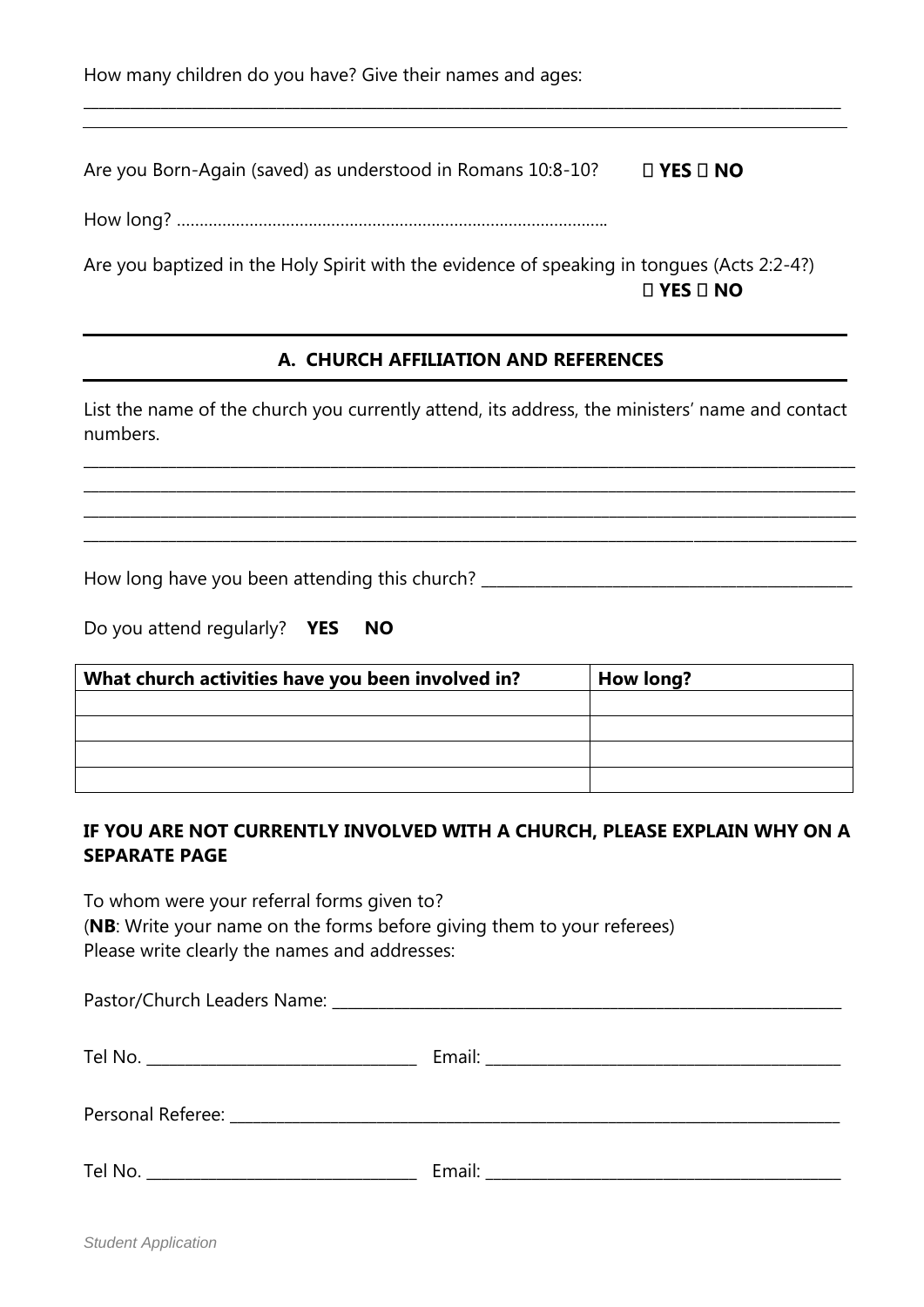#### **B. STATEMENT OF FAITH**

| $\square$ YES                                                        |                                                                                                                                                              |  | $\square$ <b>NO</b> Are you licensed? $\square$ <b>YES</b> |               | $\square$ NO |              | Are you ordained?                                                                             |
|----------------------------------------------------------------------|--------------------------------------------------------------------------------------------------------------------------------------------------------------|--|------------------------------------------------------------|---------------|--------------|--------------|-----------------------------------------------------------------------------------------------|
|                                                                      |                                                                                                                                                              |  | If so, what Denomination/Organization?                     |               |              |              |                                                                                               |
|                                                                      | Do you believe the Bible is the inspired Word of God and the only infallible<br>$\Box$ YES $\Box$ NO<br>guide in matters pertaining to conduct and doctrine? |  |                                                            |               |              |              |                                                                                               |
|                                                                      | <b>LIYES LINO</b> Do you believe in the Holy Trinity – that our God is one, but manifested in three<br>persons: the Father, the Son and the Holy Spirit?     |  |                                                            |               |              |              |                                                                                               |
|                                                                      | <b>∐YES INO</b> Do you believe in the deity of the Lord Jesus Christ that He is God made flesh<br>and He is the only mediator between God and man?           |  |                                                            |               |              |              |                                                                                               |
|                                                                      | <b>LIYES LINO HAVING READ THE COVENTRY BIBLE COLLEGE STATEMENT OF FAITH, DO</b><br>YOU AGREE WITH ITS CONTENT?                                               |  |                                                            |               |              |              |                                                                                               |
| If No, please explain (use a separate page if needed):               |                                                                                                                                                              |  |                                                            |               |              |              |                                                                                               |
|                                                                      |                                                                                                                                                              |  |                                                            |               |              |              |                                                                                               |
|                                                                      |                                                                                                                                                              |  |                                                            |               |              |              |                                                                                               |
|                                                                      |                                                                                                                                                              |  |                                                            |               |              |              |                                                                                               |
|                                                                      |                                                                                                                                                              |  |                                                            |               |              |              |                                                                                               |
| <b>C. EDUCATIONAL HISTORY</b>                                        |                                                                                                                                                              |  |                                                            |               |              |              |                                                                                               |
| What is the highest level of education you've attained? (Circle one) |                                                                                                                                                              |  |                                                            |               |              |              |                                                                                               |
| University Degree ___ Masters __ Doctorate<br>Other                  |                                                                                                                                                              |  |                                                            |               |              |              |                                                                                               |
|                                                                      |                                                                                                                                                              |  |                                                            |               |              |              |                                                                                               |
|                                                                      | attended.                                                                                                                                                    |  |                                                            |               |              |              | Please list all college, university, Bible schools or other educational institutions you have |
|                                                                      | <b>SCHOOL</b>                                                                                                                                                |  |                                                            | <b>DEGREE</b> |              | <b>DATES</b> | <b>MAJOR</b>                                                                                  |
|                                                                      |                                                                                                                                                              |  |                                                            |               |              |              |                                                                                               |
|                                                                      |                                                                                                                                                              |  |                                                            |               |              |              |                                                                                               |
|                                                                      |                                                                                                                                                              |  |                                                            |               |              |              |                                                                                               |
|                                                                      |                                                                                                                                                              |  |                                                            |               |              |              |                                                                                               |

 $\square$ **YES**  $\square$ **NO** Can you read, write, and comprehend the English language?

Is English your first language? If not, what is? ...................................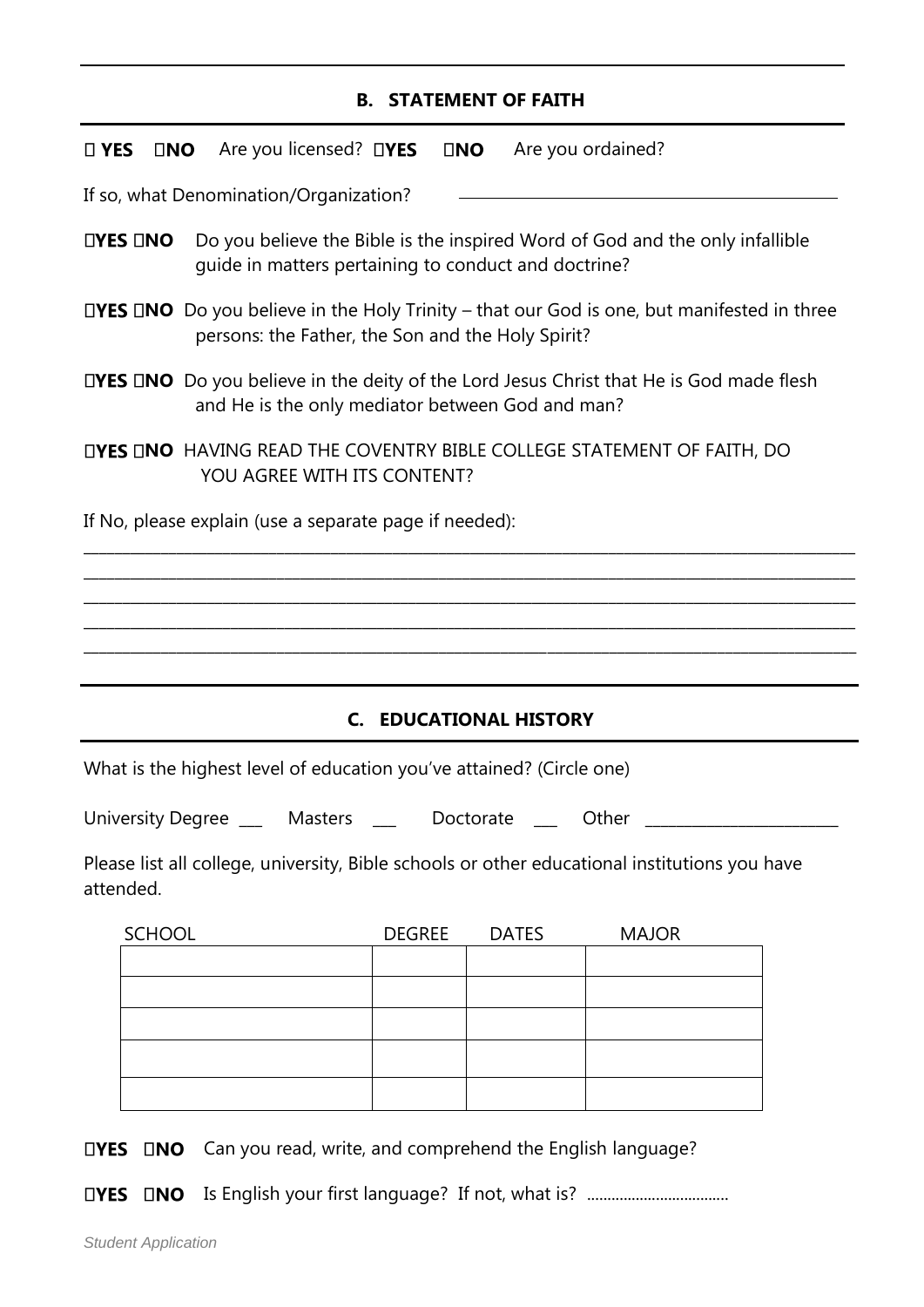**NO** Have you ever been denied acceptance, expelled, dropped, or suspended from school or college?

If **Yes**, BRIEFLY explain below.

**D. WORK HISTORY**

**\_\_\_\_\_\_\_\_\_\_\_\_\_\_\_\_\_\_\_\_\_\_\_\_\_\_\_\_\_\_\_\_\_\_\_\_\_\_\_\_\_\_\_\_\_\_\_\_\_\_\_\_\_\_\_\_\_\_\_\_\_\_\_\_\_\_\_\_\_\_\_\_\_\_\_\_\_\_\_\_\_\_\_\_\_\_\_\_\_\_\_\_\_\_\_\_\_\_\_\_ \_\_\_\_\_\_\_\_\_\_\_\_\_\_\_\_\_\_\_\_\_\_\_\_\_\_\_\_\_\_\_\_\_\_\_\_\_\_\_\_\_\_\_\_\_\_\_\_\_\_\_\_\_\_\_\_\_\_\_\_\_\_\_\_\_\_\_\_\_\_\_\_\_\_\_\_\_\_\_\_\_\_\_\_\_\_\_\_\_\_\_\_\_\_\_\_\_\_\_\_ \_\_\_\_\_\_\_\_\_\_\_\_\_\_\_\_\_\_\_\_\_\_\_\_\_\_\_\_\_\_\_\_\_\_\_\_\_\_\_\_\_\_\_\_\_\_\_\_\_\_\_\_\_\_\_\_\_\_\_\_\_\_\_\_\_\_\_\_\_\_\_\_\_\_\_\_\_\_\_\_\_\_\_\_\_\_\_\_\_\_\_\_\_\_\_\_\_\_\_\_ \_\_\_\_\_\_\_\_\_\_\_\_\_\_\_\_\_\_\_\_\_\_\_\_\_\_\_\_\_\_\_\_\_\_\_\_\_\_\_\_\_\_\_\_\_\_\_\_\_\_\_\_\_\_\_\_\_\_\_\_\_\_\_\_\_\_\_\_\_\_\_\_\_\_\_\_\_\_\_\_\_\_\_\_\_\_\_\_\_\_\_\_\_\_\_\_\_\_\_\_**

#### **Please list your PRESENT employer:**

| NAME OF EMPLOYER & TEL. DUTIES PERFORMED | <b>DATES</b> |
|------------------------------------------|--------------|
|                                          |              |
|                                          |              |
|                                          |              |

#### **IF YOU ARE CURRENTLY UNEMPLOYED, PLEASE GIVE AN EXPLANATION ON PAGE 3 INCLUDING HOW YOU WILL PROVIDE FOR YOUR TUITION FEES AND PERSONAL LIVING EXPENSES DURING CLASS.**

#### **E. ALCOHOL – TOBACCO – ILLEGAL DRUGS**

We feel that in order for a person to spend time studying with aspirations of assuming a leadership role in the Christian ministry, the highest standards of personal conduct are expected. This includes: abstinence from the use of illegal drugs, tobacco, and alcohol **abuse/addiction**. We expect that each student will abide by this policy, **WHILE ATTENDING COVENTRY BIBLE COLLEGE**.

 $\Box$  By ticking this box, you are stating that you are in agreement with this policy.

#### **F. HEALTH CONCERNS**

If you have any disabilities that would require special facilities, please state what they would be:

Person to be notified in case of emergency, (they must have a telephone).

Name:

Address & Tel. Number: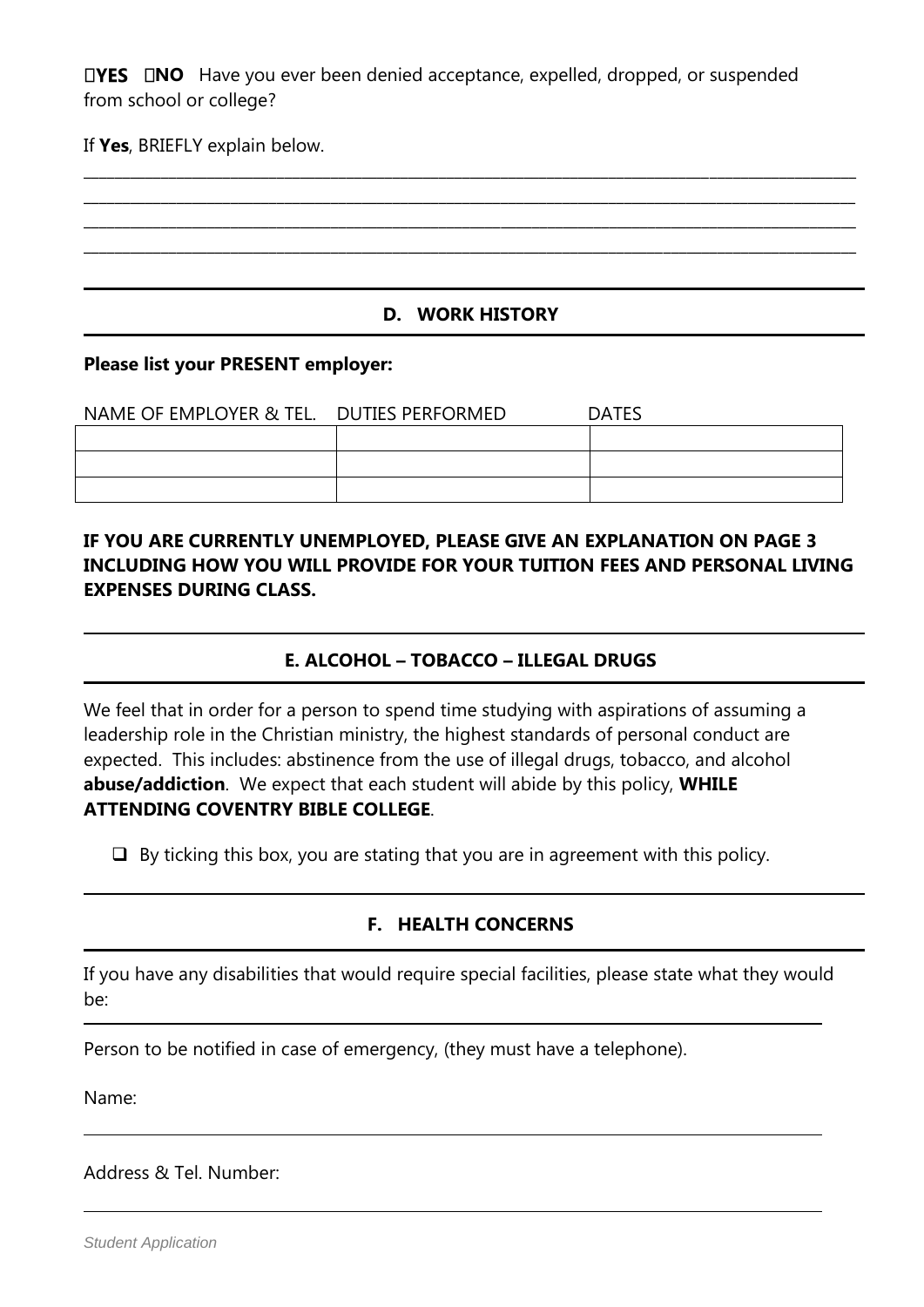#### **G. MEDICAL CONSENT**

I, the undersigned, grant full and complete permission to Coventry Bible College, its employees or designated, or any related or consulting physician to render or give emergency medical aid, care, treatment, or assistance that could or would be deemed required or necessary. This consent I give freely and voluntarily, fully knowing and understanding all the above and its effect upon me.

Signature: \_\_\_\_\_\_\_\_\_\_\_\_\_\_\_\_\_\_\_\_\_\_\_\_\_\_\_\_\_\_\_\_\_\_ Date: \_\_\_\_\_\_\_\_\_\_\_\_\_\_\_\_\_\_\_\_\_\_\_\_\_\_\_\_

#### **H. PHOTO & VIDEO CONSENT**

I, the undersigned, grant full and complete permission to Coventry Bible College, its employees or any persons they choose to take, keep on file and use in publications my photo and or videos of me while involved in any Coventry Bible College associated event including both class and non-class times.

Signature: \_\_\_\_\_\_\_\_\_\_\_\_\_\_\_\_\_\_\_\_\_\_\_\_\_\_\_\_\_\_\_\_\_ Date: \_\_\_\_\_\_\_\_\_\_\_\_\_\_\_\_\_\_\_\_\_\_\_\_\_\_\_

### **I. STATEMENT OF TRUTH**

I hereby state that all the information contained on this application is correct and true. If Coventry Bible College is notified that any of the information contained on the application is false, it will be grounds for immediate dismissal.

Signature: etc. and the state of the state of the Date:  $\Box$  Date:  $\Box$ 

**Be sure to review your application before posting. All blanks must be completed.** 

**If you have any questions, please email: info@coventrybiblecollege.co.uk or call us on 024 7767 8523**

c/o Hebron Christian Faith Church Coventry Bible College **\*** The Forum and the Community of the Admissions of Admissions Coventry 15 Primrose Drive CV2 5HD Bedworth

#### **Coventry Bible College:**  $\qquad \qquad \qquad$  All written correspondence to:

Warwickshire CV12 0GL

#### **ONCE COMPLETED, PLEASE RETURN THIS APPLICATION AND THE TWO RECOMMENDATION FORMS TO THE ADMISSIONS OFFICE ADDRESS \* NO LATER THAN 10 Days before class begins**